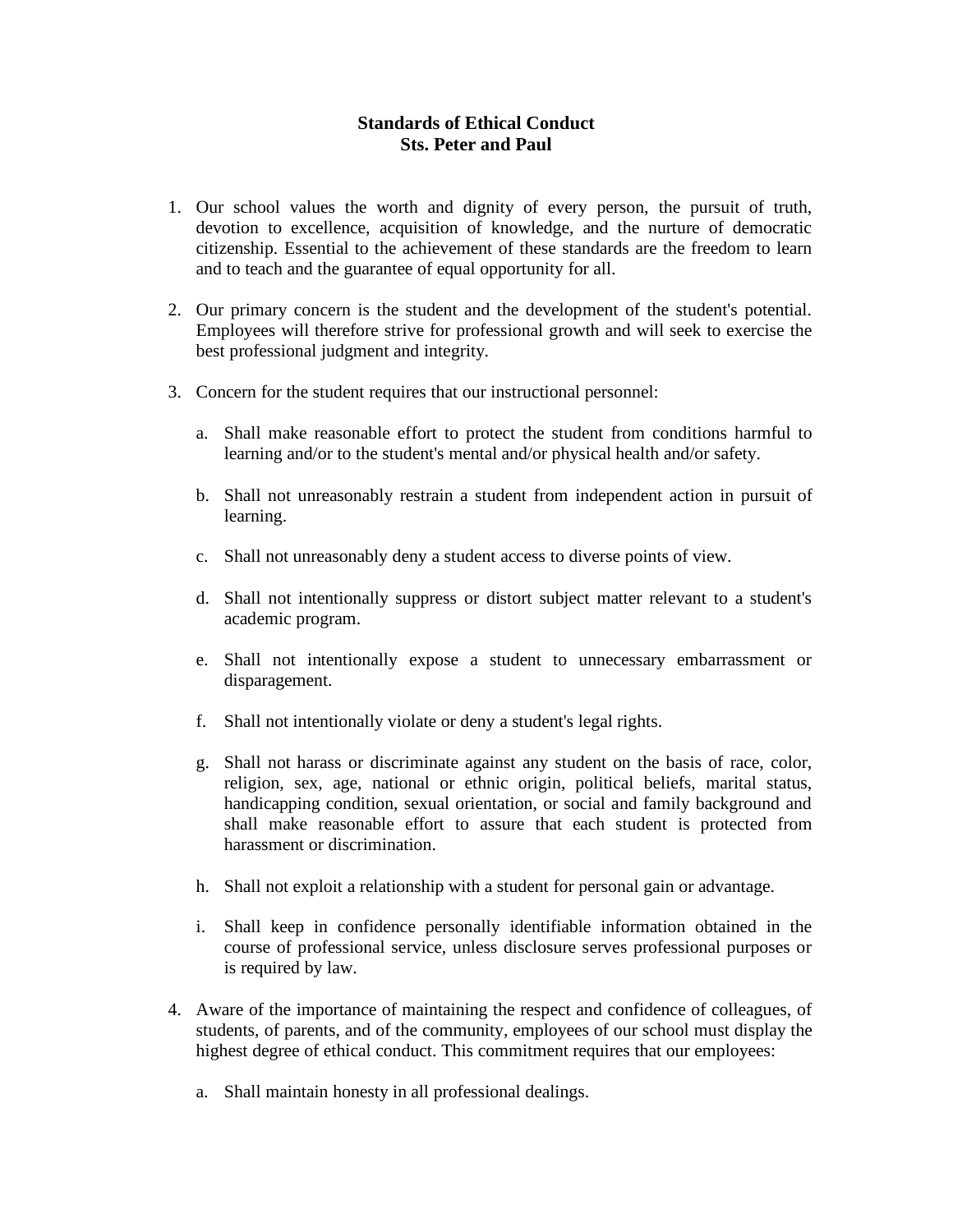- b. Shall not on the basis of race, color, religion, sex, age, national or ethnic origin, political beliefs, marital status, handicapping condition if otherwise qualified, or social and family background deny to a colleague professional benefits or advantages or participation in any professional organization.
- c. Shall not interfere with a colleague's exercise of political or civil rights and responsibilities.
- d. Shall not engage in harassment or discriminatory conduct which unreasonably interferes with an individual's performance of professional or work responsibilities or with the orderly processes of education or which creates a hostile, intimidating, abusive, offensive, or oppressive environment; and, further, shall make reasonable effort to assure that each individual is protected from such harassment or discrimination.
- e. Shall not make malicious or intentionally false statements about a colleague.

**Training Requirement:** All instructional personnel and administrators are required as a condition of employment to complete training on these standards of ethical conduct.

**Reporting Misconduct by Instructional Personnel and Administrators:** All employees and administrators have an obligation to report misconduct by instructional personnel and school administrators which affects the health, safety, or welfare of a student. Examples of misconduct include obscene language, drug and alcohol use, disparaging comments, prejudice or bigotry, sexual innuendo, cheating or testing violations, physical aggression, and accepting or offering favors. Reports of misconduct of employees should be made to the school principal **Jocelyn Zlatkin (305)858-3722 jzlatkin@stspeter-paul.org**.

Reports of misconduct committed by administrators should be made to the Superintendent. Dr. Kim Pryzbylski, (305) 762-1078, [kpryzbylski@theadom.org](mailto:kpryzbylski@theadom.org)

Legally sufficient allegations of misconduct by Florida certified educators will be reported to the Office of Professional Practices Services. Policies and procedures for reporting misconduct by instructional personnel or school administrators which affects the health, safety, or welfare of a student are posted outside the school psychologists office and on our Web site at **[www.stspeter-paul.org](http://www.stspeter-paul.org/)**

**Reporting Child Abuse, Abandonment or Neglect:** All employees and agents have an affirmative duty to report all actual or suspected cases of child abuse, abandonment, or neglect. Call 1-800-96-ABUSE or report online at: [http://www.dcf.state.fl.us/abuse/report/.](http://www.dcf.state.fl.us/abuse/report/)

**Signs of Physical Abuse:** The child may have unexplained bruises, welts, cuts, or other injuries; broken bones; or burns. A child experiencing physical abuse may seem withdrawn or depressed, seem afraid to go home or may run away, shy away from physical contact, be aggressive, or wear inappropriate clothing to hide injuries.